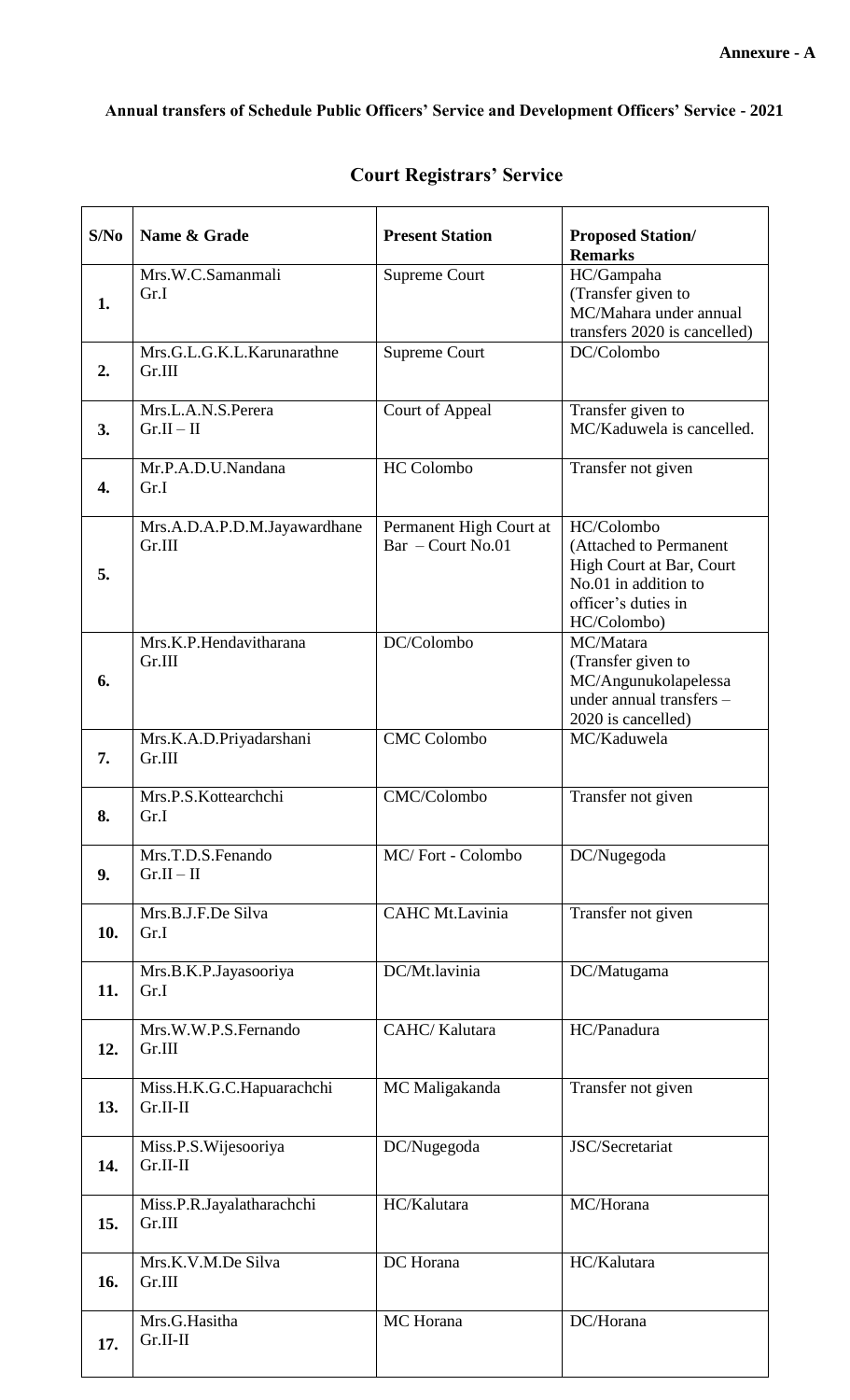|     | Mrs.M.D.P.Perera                          | HC Panadura          | DC/Mt.Lavinia        |
|-----|-------------------------------------------|----------------------|----------------------|
| 18. | Gr.I                                      |                      |                      |
| 19. | Mr.H.H.Dharmasiri<br>Gr.I                 | HC Gampaha           | DC/Gampaha           |
| 20. | Mr.P.P.L.Karunaratne<br>Gr.III            | DC/MC Attanagalla    | Transfer not given   |
| 21. | Mrs.W.Uditha<br>Gr.III                    | DC/MC/Pugoda         | MC/Fort - Colombo    |
| 22. | Mrs.W.A.Hemamali<br>$Gr.II-II$            | DC/MC Pugoda         | CAHC/Avissawella     |
| 23. | Mr.U.A.U.S.Somaratne<br>Gr.III            | HC/Avissawella       | DC/MC/Tangalle       |
| 24. | Mr.S.R.U.C.K.Sirisena<br>Gr.III           | DC/<br>Avissawella   | DC/MC/Ruwanwella     |
| 25. | Mrs.W.P.G.D.Wickramapathirana<br>Gr.II-II | MC/Avissawella       | DC/MC Pugoda         |
| 26. | Mrs.K.L.Priyanga<br>Gr.III                | MC/Avissawella       | HC/Kurunegala        |
| 27. | Mrs.W.G.I.Fernando<br>Gr.III              | MC Balapitiya        | Transfer not given   |
| 28. | Mrs.C.K. Mudalige<br>Gr.I                 | <b>CAHC</b> Galle    | HC/Matara            |
| 29. | Mr.L.M.I.Madushanka<br>Gr.III             | MC Galle             | HC Hambantota        |
| 30. | Mrs.M.M.Udaya Tharangani<br>Gr.III        | DC Elpitiya          | Transfer not given   |
| 31. | Mrs.K.A.G.I.Udayani<br>Gr.III             | MC Elpitiya          | Transfer not given   |
| 32. | Mrs.S.Rajapaksha<br>Gr.III                | DC/MC Baddegama      | DC/MC/Udugama        |
| 33. | Mrs.A.L.N.R.De Silva<br>Gr.III            | <b>CAHC</b> Matara   | MC/Deiyandara        |
| 34. | Mr.D.S.Wanniarachchi<br>Gr.I              | HC Matara            | CAHC/Galle           |
| 35. | Mrs.C.R.Wickramatunge<br>$Gr.II-II$       | MC/Deiyandara        | Transfer not given   |
| 36. | Mr.Sunil Mathagadeera<br>Gr.II-II         | DC/MC/Tissamaharama  | MC/Angunukolapelessa |
| 37. | Mr.C.H.Gamage<br>$Gr.II-II$               | <b>CAHC Tangalle</b> | DC/Matara            |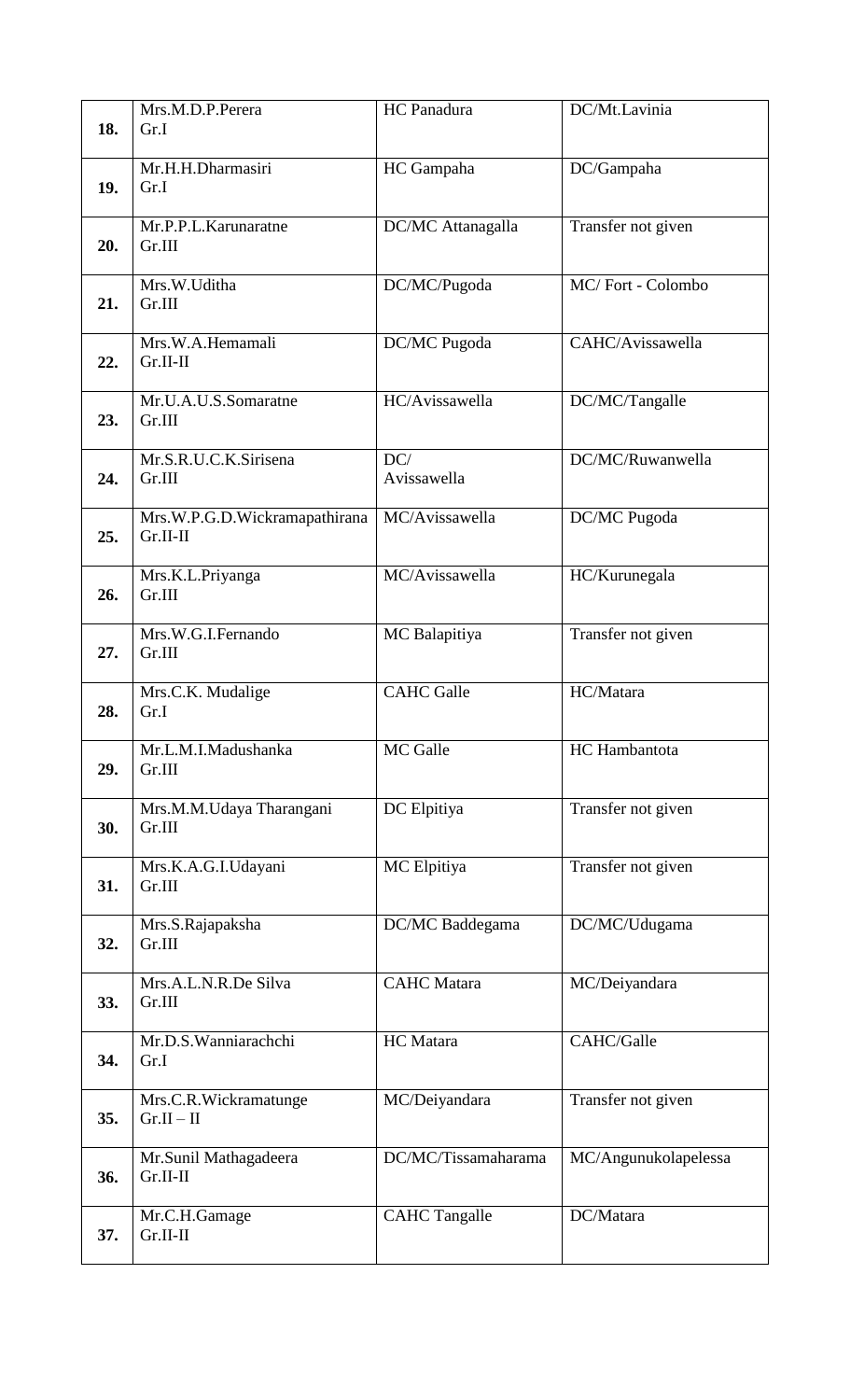|     | Mr.J.L.A.P.Dhammika              | <b>HC</b> Tangalle      | CAHC/Tangalle        |
|-----|----------------------------------|-------------------------|----------------------|
| 38. | $Gr.II-II$                       |                         |                      |
|     | Mrs.L.S.K.Edirisooriya           | HC Hambantota           | MC/Galle             |
| 39. | Gr.III                           |                         |                      |
|     | Mrs.M.W.Wickramasinghe           | DC/MC Hambantota        | Transfer not given   |
| 40. | Gr.III                           |                         |                      |
|     |                                  |                         |                      |
| 41. | Mrs.P.K.G.Pushpalatha<br>Gr.III  | DC Kandy                | DC/MC/Gampola        |
|     |                                  |                         |                      |
| 42. | Mr.M.D.Perera<br>Gr II-II        | MC Kandy                | <b>HC</b> Matale     |
|     |                                  |                         |                      |
|     | Mr.R.U.C.Ranatunga               | MC Nuwara Eliya         | MC Kandy             |
| 43. | Gr.II-II                         |                         |                      |
|     | Mr.N.M.N.Abeyrathne              | DC/MC Walapane          | HC/Nuwara Eliya      |
| 44. | Gr.I                             |                         |                      |
|     | Mrs.P.I.Marasinghe               | DC/MC Gampola           | DC/Kandy             |
| 45. | Gr.II-II                         |                         |                      |
|     | Mrs.K.G.A.Premarathne            | <b>DC/MC Hatton</b>     | MC/Nuwara Eliya      |
| 46. | Gr.III                           |                         |                      |
|     | Mr.H.M.U.K.B.Senavirathna        | <b>DC/MC</b> Matale     | HC/Kurunegala        |
| 47. | Gr.I                             |                         |                      |
|     |                                  | DC/MC Dambulla          |                      |
| 48. | Mrs.P.A.Samaranayake<br>Gr.I     |                         | HC/Matale            |
|     |                                  |                         |                      |
| 49. | Mrs.G.A.T.P.Gunarathne<br>Gr.III | MC Embilipitiya         | DC/MC/Balangoda      |
|     |                                  |                         |                      |
| 50. | Mr.S.P.I.Ranjith<br>Gr.I         | DC Kegalle              | DC/Avissawella       |
|     |                                  |                         |                      |
|     | Mrs.H.A.N.S.Gunathilake          | DC/MC Warakapola        | Transfer not given   |
| 51. | $Gr.II-II$                       |                         |                      |
|     | Miss.M.M.T.Pathirana             | <b>DC/MC Ruwanwella</b> | <b>Supreme Court</b> |
| 52. | Gr.I                             |                         |                      |
|     | Mrs.H.N.J.Menike                 | CAHC/Kurunegala         | MC/Polgahawela       |
| 53. | Gr.III                           |                         |                      |
|     | Mrs.D.M.S.P.Dissanayake          | HC Kurunegala           | DC/Kegalle           |
| 54. | Gr.I                             |                         |                      |
|     | Mrs.I.Uduwilaarachchi            | HC Kurunegala           | MC Polgahawela       |
| 55. | $Gr.II-I$                        |                         |                      |
|     | Mrs.D.A.W.I. Gunaratne           | DC Kurunegala           | Transfer not given   |
| 56. | Gr.III                           |                         |                      |
|     |                                  |                         |                      |
| 57. | Mr.U.K.Ranasinghe<br>Gr.II-II    | DC/Kurunegala           | <b>HC Chilaw</b>     |
|     |                                  |                         |                      |
| 58. | Mrs.Y.M.Balasinghe               | MC Kurunegala           | Transfer not given   |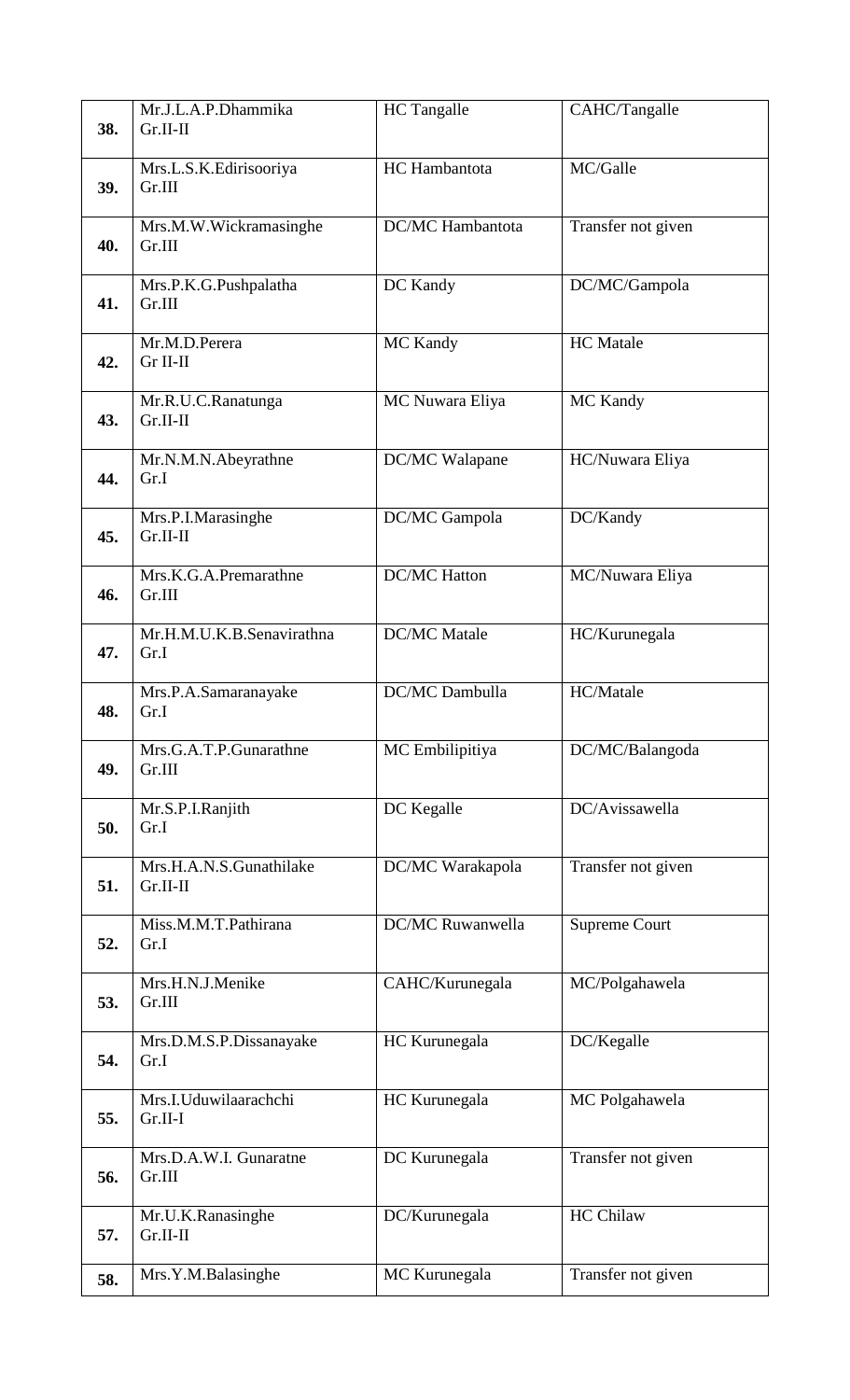|     | Gr.III                             |                           |                    |
|-----|------------------------------------|---------------------------|--------------------|
| 59. | Mrs.P.Ratnayake<br>Gr.III          | DC/MC Maho                | Transfer not given |
| 60. | Mrs.E.M.Podimenike<br>Gr.III       | MC Rambadagalla           | Transfer not given |
| 61. | Mr.P.T.Gunatunge<br>$Gr.II-II$     | MC Polgahawela            | DC/Kegalle.        |
| 62. | Mrs.M.M.A.Gunasekara<br>Gr.III     | DC/MC Chilaw              | DC/Kurunegala      |
| 63. | Mrs.O.A.N.P.Premarathne<br>Gr.III  | <b>HC</b> Puttalam        | DC/MC/Marawila     |
| 64. | Mr.M.M.K.Sriyantha<br>Gr.II-II     | DC/MC Marawila            | DC/Negombo         |
| 65. | Mr.A.S.Disage<br>Gr.III            | HC Anuradhapura           | DC/MC/Polonnaruwa  |
| 66. | Mr.W.M.A.G.Palitha<br>Gr.III       | MC Anuradhapura           | DC/MC/Dambulla     |
| 67. | Mrs.G.M.C.Gajanayake<br>Gr.III     | DC/MC Kebitigollewa       | Transfer not given |
| 68. | Mrs.W.M.Sandamali<br>Gr.III        | HC/Polonnaruwa            | MC/Matugama        |
| 69. | Mrs.N.T.Hewamalavi<br>Gr.II-II     | DC/MC Polonnaruwa         | DC/MC Hingurakgoda |
| 70. | Mr.S.A.M.K.Wimalasooriya<br>Gr.I   | DC/Badulla                | CAHC/Kalutara      |
| 71. | Mrs.E.A.P.Edirisinghe<br>Gr.III    | MC Bandarawela            | HC/Badulla         |
| 72. | Mrs.P.B.C.M.Boteju<br>Gr.II-II     | DC/MC Welimada            | DC/Badulla         |
| 73. | Mrs.G.G.Y.N.Karunaratne<br>Gr.I    | HC Monaragala             | HC/Badulla         |
| 74. | Mrs.D.M.K.Siriwardana<br>Gr.II-II  | DC/MC Wellawaya           | Transfer not given |
| 75. | Mrs.D.M.S.Dissanayake<br>Gr.III    | DC/MC Wellawaya           | MC/Bandarawela     |
| 76. | Mrs.R.N.Ranathunge<br>Gr.II        | MC Bibile                 | Transfer not given |
| 77. | Mr.D.K.Chandrasiri<br>$Gr.II - II$ | MC Siyambalanduwa         | HC/Monaragala      |
| 78. | Mrs.B.Padmini<br>$Gr. II - II$     | DC/MC<br>Dehiatthakandiya | DC/MC/Polonnaruwa  |